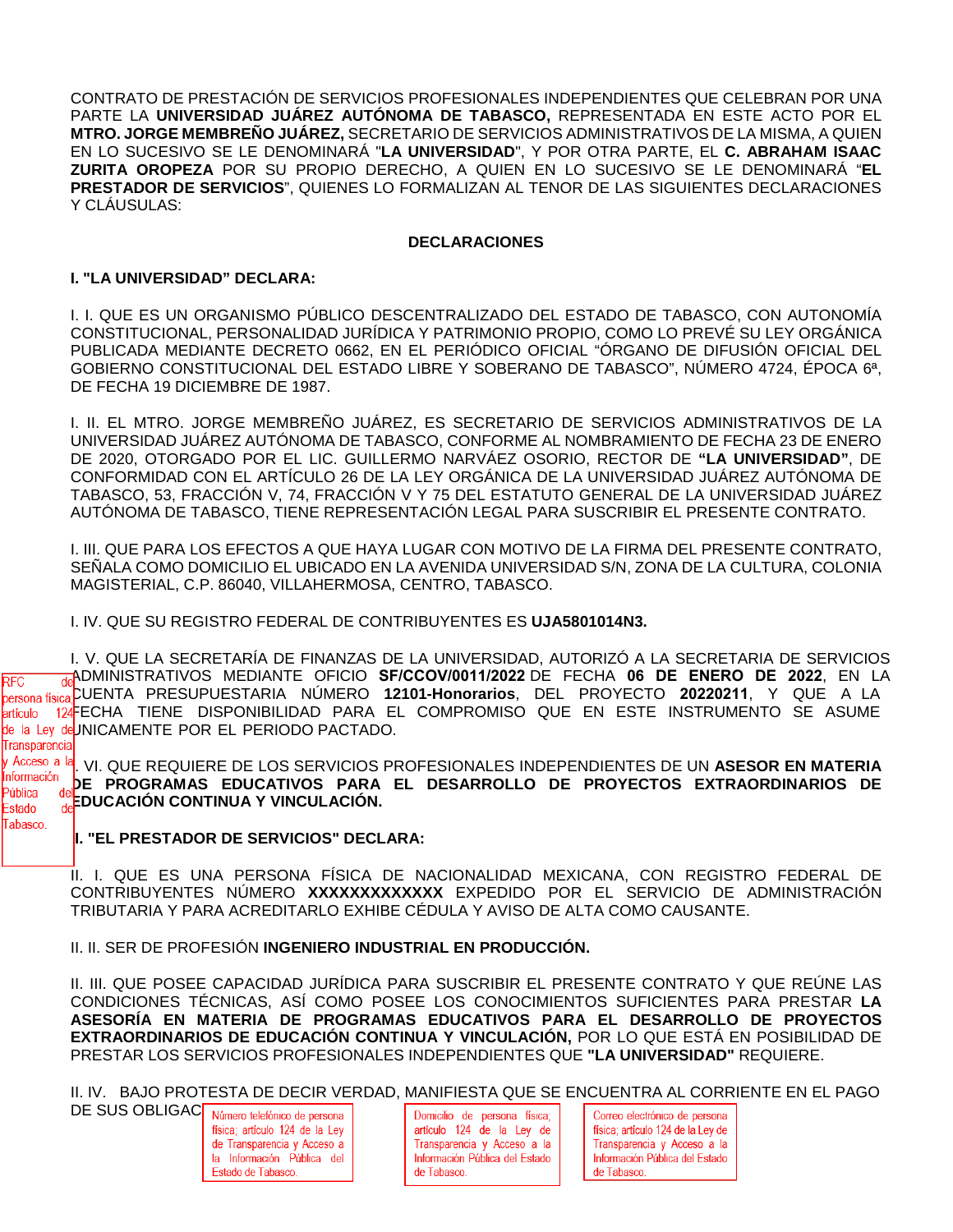II. V. QUE PARA EFECTOS DEL PRESENTE CONTRATO, SEÑALA COMO SU **DOMICILIO CONVENCIONAL,** EL UBICADO EN LA **XXXXXXXXXXXXX XXXXXXXX XXXXXXXXXXXXX, XXXXXXX, XXXXXXX, C.P. XXXXX**, CON NÚMERO DE TELÉFONO **XXXX XX XX XX XX** Y CORREO ELECTRÓNICO **XXXXXXXXXXXXXXXX.**

## **III. AMBAS PARTES DECLARAN:**

III. I. QUE TIENEN CAPACIDAD JURÍDICA PARA OBLIGARSE DE CONFORMIDAD CON EL OBJETO DE ESTE INSTRUMENTO Y HAN CONVENIDO CELEBRAR EL PRESENTE CONTRATO DE PRESTACIÓN DE SERVICIOS PROFESIONALES INDEPENDIENTES DE ÍNDOLE CIVIL, EN TÉRMINOS DE LO QUE DISPONE EL CÓDIGO CIVIL VIGENTE EN EL ESTADO DE TABASCO, OBLIGÁNDOSE A LOS TÉRMINOS Y CONDICIONES SEÑALADOS EN EL MISMO; POR LO QUE LIBREMENTE SE SUJETAN A LAS SIGUIENTES**:**

# **CLÁUSULAS**

**PRIMERA.- "LA UNIVERSIDAD"** CONTRATA Y **"EL PRESTADOR DE SERVICIOS",** SE OBLIGA A PRESTAR SUS SERVICIOS PROFESIONALES INDEPENDIENTES, QUE CONSISTEN EN EL **ASESORAMIENTO EN MATERIA DE PROGRAMAS EDUCATIVOS PARA EL DESARROLLO DE PROYECTOS EXTRAORDINARIOS DE EDUCACIÓN CONTINUA Y VINCULACIÓN,** Y DEMÁS SERVICIOS ESPECÍFICOS QUE SE LE REQUIERAN DENTRO DEL OBJETO DE ESTE CONTRATO, EN **LA COORDINACIÓN ADMINISTRATIVA DE LA SECRETARÍA DE INVESTIGACIÓN, POSGRADO Y VINCULACIÓN** DE "**LA UNIVERSIDAD**".

**SEGUNDA.- "EL PRESTADOR DE SERVICIOS"** SE OBLIGA A APLICAR SU CAPACIDAD Y CONOCIMIENTOS ESPECIALIZADOS PARA CUMPLIR SATISFACTORIAMENTE DURANTE EL TIEMPO Y FORMA EN QUE SE ESTABLEZCA CON LAS ACTIVIDADES MATERIA DEL PRESENTE INSTRUMENTO; DE RESPONDER DE LA CALIDAD DE LOS SERVICIOS Y DE CUALQUIER OTRA RESPONSABILIDAD EN LA QUE INCURRA, ASÍ COMO DE LOS DAÑOS Y PERJUICIOS QUE POR SU INOBSERVANCIA O NEGLIGENCIA SE CAUSAREN A **"LA UNIVERSIDAD".**

**TERCERA.- "EL PRESTADOR DE SERVICIOS"** RECONOCE Y ESTÁ DE ACUERDO EN QUE ÚNICA Y EXCLUSIVAMENTE, PRESTARÁ SUS SERVICIOS COMO **ASESOR EN MATERIA DE PROGRAMAS EDUCATIVOS PARA EL DESARROLLO DE PROYECTOS EXTRAORDINARIOS DE EDUCACIÓN CONTINUA Y VINCULACIÓN** PARA **"LA UNIVERSIDAD",** SIN QUE ELLO SEA OBSTACULO PARA QUE CONTÍNUE CON LA DIVERSIDAD DE SUS SERVICIOS PROFESIONALES INDEPENDIENTES QUE ACTUALMENTE VIENE PRESTANDO PARA OTRAS PERSONAS FÍSICAS O MORALES, DURANTE LA VIGENCIA DEL PRESENTE CONTRATO.

**CUARTA.-** AMBAS PARTES CONVIENEN EN QUE LA VIGENCIA DE ESTE CONTRATO DE PRESTACIÓN DE SERVICIOS PROFESIONALES INDEPENDIENTES ES LIMITADA Y POR LO TANTO, IMPRORROGABLE. SU VIGENCIA COMPREDERÁ ÚNICAMENTE DEL **01 DE ENERO DE 2022** Y CONCLUYE AUTOMÁTICAMENTE, SIN NECESIDAD DE DARSE AVISO POR ESCRITO EL DÍA **31 DE DICIEMBRE DE 2022.**

**QUINTA. "EL PRESTADOR DE SERVICIOS"** OPTA POR SUJETAR AL RÉGIMEN FISCAL DE ASIMILADOS A SALARIOS EL MONTO DEL PAGO POR LA PRESTACIÓN DE LOS SERVICIOS INDEPENDIENTES MATERIA DEL PRESENTE CONTRATO, SIN QUE ELLO SE TRADUZCA EN LA EXISTENCIA DE UNA SUBORDINACIÓN LABORAL, ANEXÁNDOSE AL PRESENTE EL ESCRITO EN EL QUE LO SOLICITA Y EN EL QUE REFIERE BAJO PROTESTA DE DECIR VERDAD QUE DICHO RÉGIMEN FISCAL PROCEDE A SU FAVOR, TODA VEZ QUE MANIFIESTA REUNIR LOS REQUISITOS ESTABLECIDOS EN LOS ARTÍCULOS 94 DE LA LEY DEL IMPUESTO SOBRE LA RENTA.

**SEXTA.- "LA UNIVERSIDAD"** PAGARÁ MENSUALMENTE A **"EL PRESTADOR DE SERVICIOS"** POR CONCEPTO DE HONORARIOS, LA CANTIDAD DE **\$ 24,470.99 (VEINTICUATRO MIL CUATROCIENTOS SETENTA PESOS 99/100 M.N)** MENOS LAS RETENCIONES QUE EN SU CASO CORRESPONDAN CONFORME A LAS DISPOSICIONES FISCALES VIGENTES. **LOS HONORARIOS ANTES PACTADOS, SERÁN PAGADOS EN DOS EXHIBICIONES DE MANERA QUINCENAL**; QUEDA ESTABLECIDO, QUE EN CORRELACIÓN CON LA CLÁUSULA QUE ANTECEDE, EL IMPUESTO SOBRE LA RENTA QUE SE GENERE POR LOS SERVICIOS MATERIA DEL PRESENTE INSTRUMENTO Y QUE SEAN PRESTADOS POR **"EL PRESTADOR DE SERVICIOS"** SERÁN RETENIDOS POR **"LA UNIVERSIDAD"** DE CONFORMIDAD CON LO ESTABLECIDO EN LAS DISPOSICIONES VIGENTES DE LA LEY DEL IMPUESTO SOBRE LA RENTA.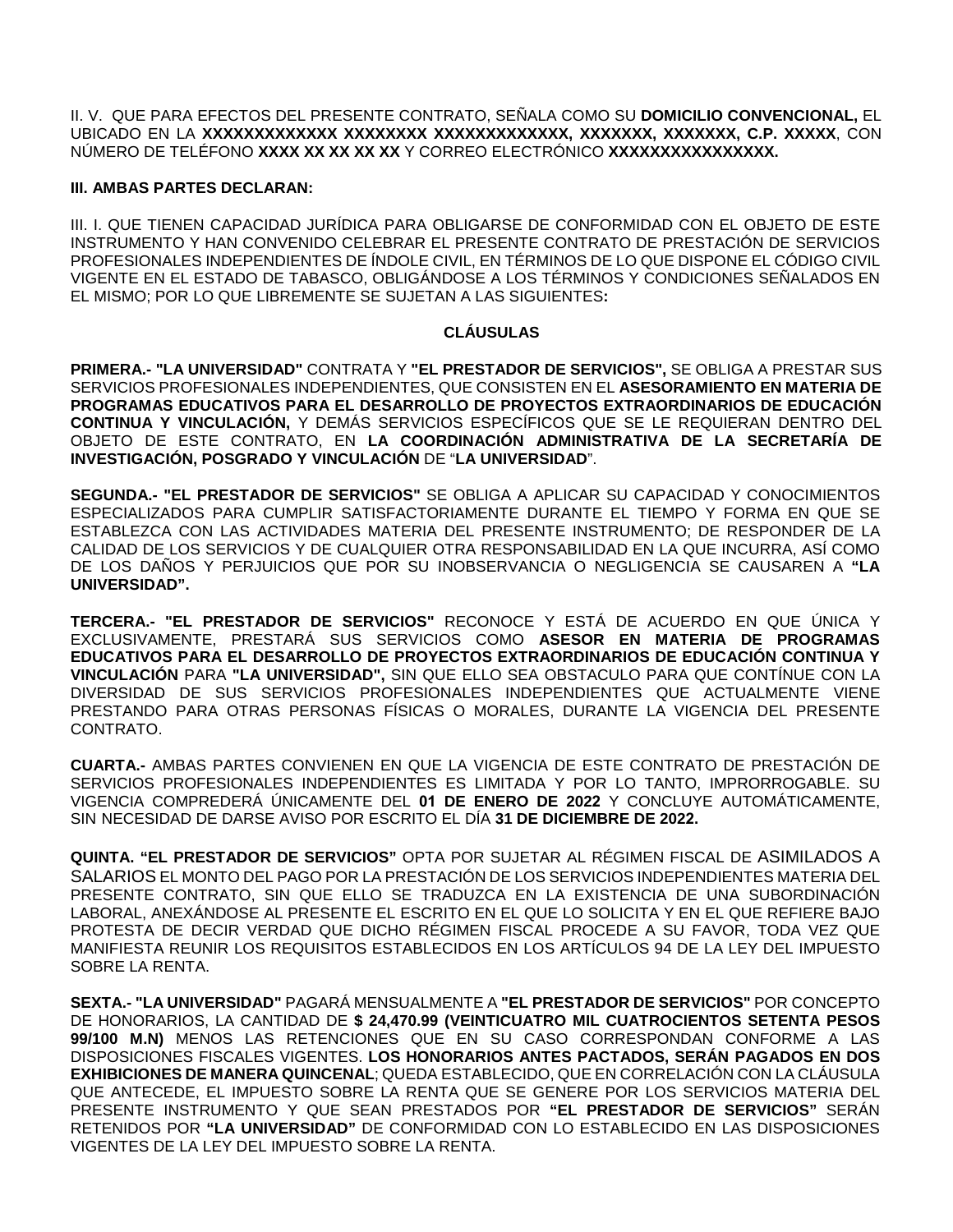**SÉPTIMA.- "EL PRESTADOR DE SERVICIOS"** SE OBLIGA A TENER ABSOLUTA RESERVA Y CONFIDENCIALIDAD EN RELACIÓN A LOS SERVICIOS OBJETO DE ESTE ACUERDO DE VOLUNTADES, ABSTENIÉNDOSE DE SUSTRAER O MOSTRAR DOCUMENTOS E INFORMES A TERCERAS PERSONAS, FÍSICAS O JURÍDICAS COLECTIVAS, SIN TENER EL CONSENTIMIENTO PREVIO Y POR ESCRITO DE **"LA UNIVERSIDAD"**.

**OCTAVA.-** CUANDO **"LA UNIVERSIDAD"** LO CONSIDERE NECESARIO, PODRÁ REQUERIR A **"EL PRESTADOR DE SERVICIOS"**, PARA QUE ÉSTE RINDA UN INFORME POR ESCRITO, RESPECTO DEL DESARROLLO, SERVICIOS Y AVANCES QUE TENGAN LOS SERVICIOS MATERIA DEL PRESENTE INSTRUMENTO JURÍDICO.

**NOVENA.- "LA UNIVERSIDAD"** PODRÁ DAR POR TERMINADO ANTICIPADAMENTE EL PRESENTE CONTRATO, SIN NECESIDAD DE OCURRIR ANTE LOS TRIBUNALES COMPETENTES O DE QUE EXISTA RESOLUCIÓN DE UNA AUTORIDAD JUDICIAL O ADMINISTRATIVA, SIMPLEMENTE CON EL SÓLO REQUISITO DE COMUNICAR SU DECISIÓN POR ESCRITO A **"EL PRESTADOR DE SERVICIOS",** CON QUINCE (15) DÍAS NATURALES DE ANTICIPACIÓN POR LO MENOS, POR LOS SIGUIENTES MOTIVOS:

- **A.** CUANDO OCURRAN RAZONES DE INTERÉS GENERAL;
- **B.** EN CASO DE QUE YA SE NO REQUIERAN LOS SERVICIOS PROFESIONALES INDEPENDIENTES OBJETO DE ESTE CONTRATO;
- **C.** POR FALTA DE DISPONIBILIDAD EN LA CUENTA PRESUPUESTARIA, DE **LA COORDINACIÓN ADMINISTRATIVA DE LA SECRETARÍA DE INVESTIGACIÓN, POSGRADO Y VINCULACIÓN**, DE "LA UNIVERSIDAD"; Y
- **D.** MEDIANTE EL AVISO POR ESCRITO DE TERMINACIÓN DEL CONTRATO, QUE OTORGUE **"LA UNIVERSIDAD"** POR CONDUCTO DEL TITULAR DEL ÁREA RESPONSABLE, DE **LA COORDINACIÓN ADMINISTRATIVA DE LA SECRETARÍA DE INVESTIGACIÓN, POSGRADO Y VINCULACIÓN,** A "**EL PRESTADOR DE SERVICIOS".**

ASIMISMO, PODRÁ DARSE POR TERMINADO ANTICIPADAMENTE EL PRESENTE CONTRATO, CUANDO **"EL PRESTADOR DE SERVICIOS"** MANIFIESTE POR ESCRITO, CON TREINTA (30) DÍAS NATURALES DE ANTICIPACIÓN, SU VOLUNTAD DE NO CONTINUAR PRESTANDO LOS SERVICIOS OBJETO DE ESTE ACUERDO DE VOLUNTADES, PETICIÓN QUE DEBERÁ DIRIGIRLA AL TITULAR DE **LA COORDINACIÓN ADMINISTRATIVA DE LA SECRETARÍA DE INVESTIGACIÓN, POSGRADO Y VINCULACIÓN,** ASÍ COMO DEL SECRETARIO DE SERVICIOS ADMINISTRATIVOS, AMBOS DE "**LA UNIVERSIDAD**".

**DÉCIMA.- "LA UNIVERSIDAD"** PODRÁ RESCINDIR EL PRESENTE CONTRATO, SIN NECESIDAD DE OCURRIR ANTE LOS TRIBUNALES COMPETENTES O DE QUE EXISTA RESOLUCIÓN DE UNA AUTORIDAD JUDICIAL O ADMINISTRATIVA, SIMPLEMENTE CON EL SÓLO REQUISITO DE COMUNICAR SU DECISIÓN POR ESCRITO A **"EL PRESTADOR DE SERVICIOS",** CON QUINCE (15) DÍAS NATURALES DE ANTELACIÓN; POR LOS SIGUIENTES MOTIVOS:

- **A.** QUE **"EL PRESTADOR DE SERVICIOS"** NO EFECTÚE O EJECUTE LOS SERVICIOS OBJETO DE ESTE CONTRATO EN LA FORMA, TIEMPO Y TÉRMINOS CONVENIDOS EN EL PRESENTE INSTRUMENTO;
- **B.** POR NO OBSERVAR LA CONFIDENCIALIDAD O DISCRECIÓN DEBIDA, RESPECTO DE LA INFORMACIÓN A LA QUE TENGA ACCESO COMO CONSECUENCIA DE LA PRESTACIÓN DE LOS SERVICIOS;
- **C.** EN GENERAL POR CUALQUIER CAUSA IMPUTABLE A **"EL PRESTADOR DE SERVICIOS"** QUE IMPLIQUE EL INCUMPLIMIENTO TOTAL O PARCIAL, DE CUALQUIER CLÁUSULA CONTENIDA EN ESTE INSTRUMENTO.

**DÉCIMA PRIMERA.-** CON FUNDAMENTO EN LOS ARTÍCULOS 101, 102 Y 103 DE LA LEY FEDERAL DEL DERECHO DE AUTOR Y EN RELACIÓN AL CONTRATO DE PRESTACIÓN DE SERVICIOS PROFESIONALES INDEPENDIENTES, SUSCRITO CON LA UNIVERSIDAD JUÁREZ AUTÓNOMA DE TABASCO Y EN VIRTUD DE QUE LOS SERVICIOS PROFESIONALES INDEPENDIENTES PRESTADOS A FAVOR DE **"LA UNIVERSIDAD"** SON ESPECÍFICAMENTE LOS DE **ASESORÍA EN MATERIA DE PROGRAMAS EDUCATIVOS PARA EL DESARROLLO DE PROYECTOS EXTRAORDINARIOS DE EDUCACIÓN CONTINUA Y VINCULACIÓN "EL**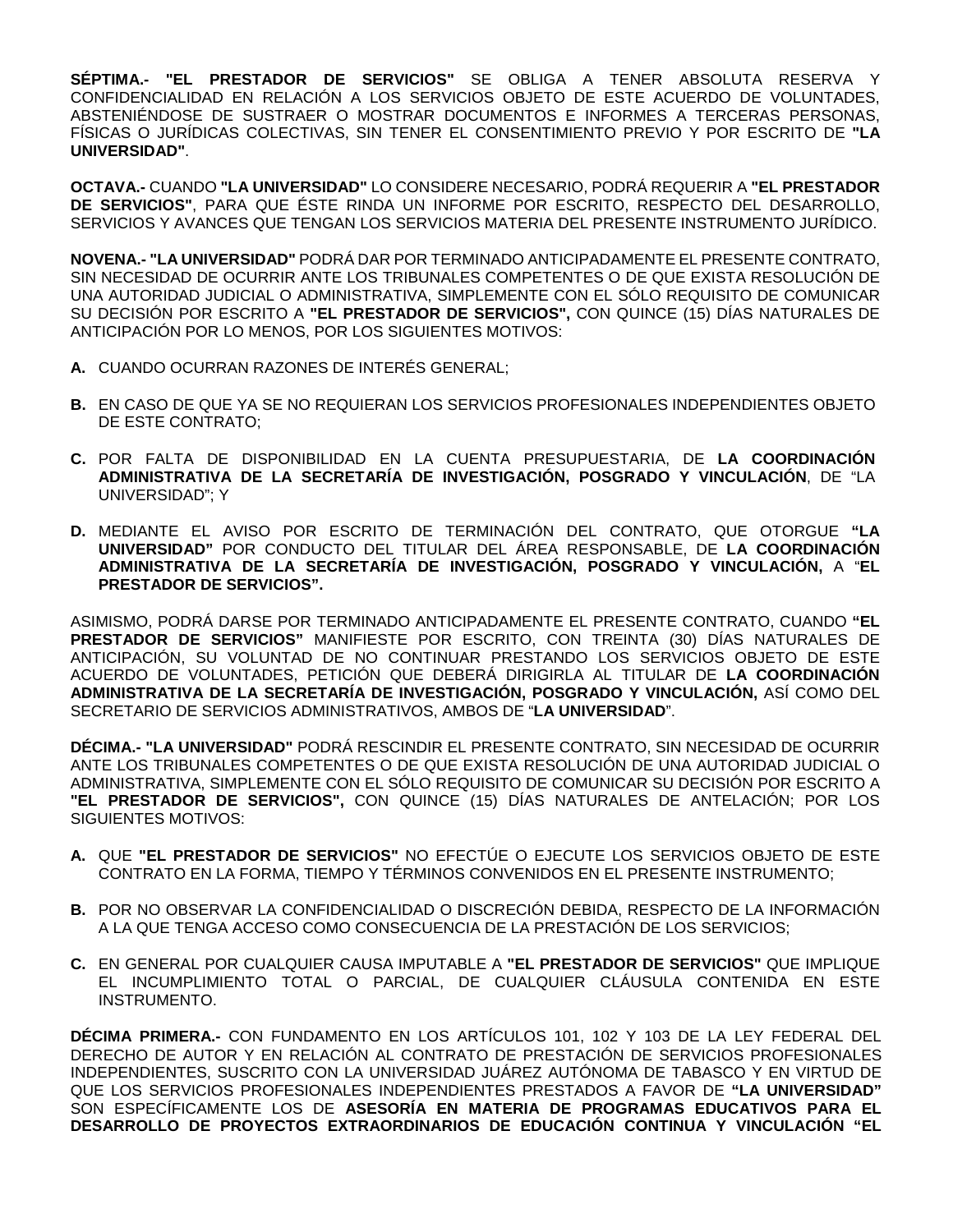**PRESTADOR DE SERVICIOS"** CEDE A FAVOR DE **"LA UNIVERSIDAD"** TODOS LOS DERECHOS DE TIPO PATRIMONIAL DERIVADOS DE LOS SERVICIOS QUE PRESTA PARA ÉSTA.

LA CESIÓN A QUE SE REFIERE EL PÁRRAFO INMEDIATO ANTERIOR, SERÁ POR UN PLAZO DE 15 AÑOS, EL CUAL SERÁ RENOVADO AUTOMÁTICAMENTE POR PLAZOS IGUALES EN CASO DE NO COMUNICAR POR ESCRITO SU TERMINACIÓN.

ASIMISMO, **"EL PRESTADOR DE SERVICIOS"** EXIME DE TODA RESPONSABILIDAD A **"LA UNIVERSIDAD"** DE CUALQUIER DEMANDA O RECLAMACIÓN QUE LLEGARA A FORMULAR ALGUNA PERSONA FÍSICA O MORAL QUE SE CONSIDERE CON DERECHO SOBRE LA OBRA, MOTIVO DE LOS SERVICIOS PRESTADOS PARA ÉSTA, ASUMIENDO TODAS LAS CONSECUENCIAS LEGALES Y ECONÓMICAS.

**"LA UNIVERSIDAD"** SE OBLIGA EN TODO MOMENTO Y EN LA MANERA DE LO POSIBLE, A OTORGAR A **"EL PRESTADOR DE SERVICIOS"**, EL CRÉDITO DE AUTOR QUE CORRESPONDA, EN LOS TÉRMINOS DE LAS LEYES APLICABLES EN LA MATERIA.

**DÉCIMA SEGUNDA**.- **"EL PRESTADOR DE SERVICIOS"** RECONOCE QUE TODOS LOS ARTÍCULOS, ESTUDIOS, ESCRITOS, FORMATOS, EXPEDIENTES, DOCUMENTOS, LIBROS, MOBILIARIO, INFORMACIÓN VERBAL, ETC., QUE PREVIA AUTORIZACIÓN EXPRESA DE **"LA UNIVERSIDAD"** SE LE PROPORCIONEN CON MOTIVO DE LOS SERVICIOS QUE PRESTA PARA ÉSTA, ASÍ COMO LOS QUE PROPIAMENTE **"EL PRESTADOR DE SERVICIOS"** PREPARE O FORMULE CON RELACIÓN A SUS SERVICIOS, SON PROPIEDAD EXCLUSIVA DE **"LA UNIVERSIDAD",** EN TODO TIEMPO Y SE OBLIGA A CONSERVARLOS EN BUEN ESTADO, A NO SUSTRAERLOS DEL LUGAR DONDE PRESTA LOS SERVICIOS, SALVO POR NECESIDADES DEL SERVICIO Y CON AUTORIZACIÓN EXPRESA Y POR ESCRITO DE **"LA UNIVERSIDAD"**, EN EL MOMENTO EN QUE ASÍ SE REQUIERA, POR LO QUE EN CASO CONTRARIO, SE LE RESPONSABILIZARÁ DE CUALQUIER PÉRDIDA O FALTANTE.

**DÉCIMA TERCERA.- "EL PRESTADOR DE SERVICIOS"** SE OBLIGA A NO DIVULGAR NINGUNO DE LOS ASPECTOS DE LOS SERVICIOS QUE PRESTA PARA **"LA UNIVERSIDAD"**, NI PROPORCIONARÁ A TERCERA PERSONA, VERBALMENTE O POR ESCRITO, DIRECTA O INDIRECTAMENTE, INFORMACIÓN ALGUNA SOBRE LOS SISTEMAS Y ACTIVIDADES DE CUALQUIER CLASE QUE OBSERVE O CONOZCA DE, O SOBRE **"LA UNIVERSIDAD"** EN EL DESARROLLO DE LOS SERVICIOS, Y NO MOSTRARÁ A TERCEROS LOS DOCUMENTOS, EXPEDIENTES, ESCRITOS, ARTÍCULOS, CONTRATOS, BITÁCORA, ESTADOS DE CUENTA Y DEMÁS MATERIALES E INFORMACIÓN QUE LE PROPORCIONE **"LA UNIVERSIDAD"** O QUE PREPARE O FORMULE CON RELACIÓN A SUS SERVICIOS**.** 

**DÉCIMA CUARTA.- "EL PRESTADOR DE SERVICIOS",** SE OBLIGA, AÚN DESPUÉS DE HABER TERMINADO SUS SERVICIOS, E INCLUSO EN EL CASO DE HABER SIDO RESCINDIDO EL PRESENTE CONTRATO, A NO DIVULGAR NI A SERVIRSE PERSONALMENTE O A TRAVÉS DE TERCEROS DE INFORMACIÓN PERTENECIENTE A **"LA UNIVERSIDAD"** QUE FUERE DE SU CONOCIMIENTO, CON MOTIVO DE LOS SERVICIOS QUE PRESTA PARA ÉSTA; A GUARDAR ESCRUPULOSAMENTE LOS SECRETOS TÉCNICOS Y DE FABRICACIÓN DE PROGRAMAS, EN CUYA ELABORACIÓN CONCURRA DIRECTA O INDIRECTAMENTE O DE LOS CUALES TENGA CONOCIMIENTO POR RAZÓN DE LOS SERVICIOS QUE REALIZA, ASÍ COMO A NO PROPORCIONAR A TERCEROS, LA INFORMACIÓN Y DOCUMENTOS SEÑALADOS EN LA CLÁUSULA QUE ANTECEDE. EN CASO CONTRARIO, **"EL PRESTADOR DE SERVICIOS"** QUEDARÁ SUJETO A LA RESPONSABILIDAD CIVIL POR DAÑOS Y PERJUICIOS QUE CAUSARE A **"LA UNIVERSIDAD"**, ASÍ COMO A LAS SANCIONES DE CARÁCTER PENAL A QUE SE HICIERE ACREEDOR.

**DÉCIMA QUINTA.-** EN CASO DE SURGIR ERRORES O DEFECTOS, O LA NECESIDAD DE CORREGIR, MODIFICAR O REALIZAR REPOSICIONES EN EL OBJETO DEL PRESENTE CONTRATO, **"EL PRESTADOR DE SERVICIOS",** SE OBLIGA AÚN DESPUÉS DE HABER TERMINADO LA VIGENCIA DEL PRESENTE INSTRUMENTO, A EFECTUAR LOS SERVICIOS NECESARIOS HASTA LA TOTAL TERMINACIÓN DE LOS SERVICIOS PROGRAMADOS CON LAS ESPECIFICACIONES REQUERIDAS POR **"LA UNIVERSIDAD".**

**DÉCIMA SEXTA.-** LAS PARTES PODRÁN, EN EL MOMENTO QUE LO DESEEN, MODIFICAR POR ESCRITO, LOS TÉRMINOS Y CONDICIONES ESTABLECIDOS EN EL PRESENTE INSTRUMENTO O PREVIO CONSENTIMIENTO DE LOS CONTRATANTES, DEBIÉNDOSE AGREGAR A ESTE CONTRATO, COMO PARTE INTEGRANTE DEL MISMO.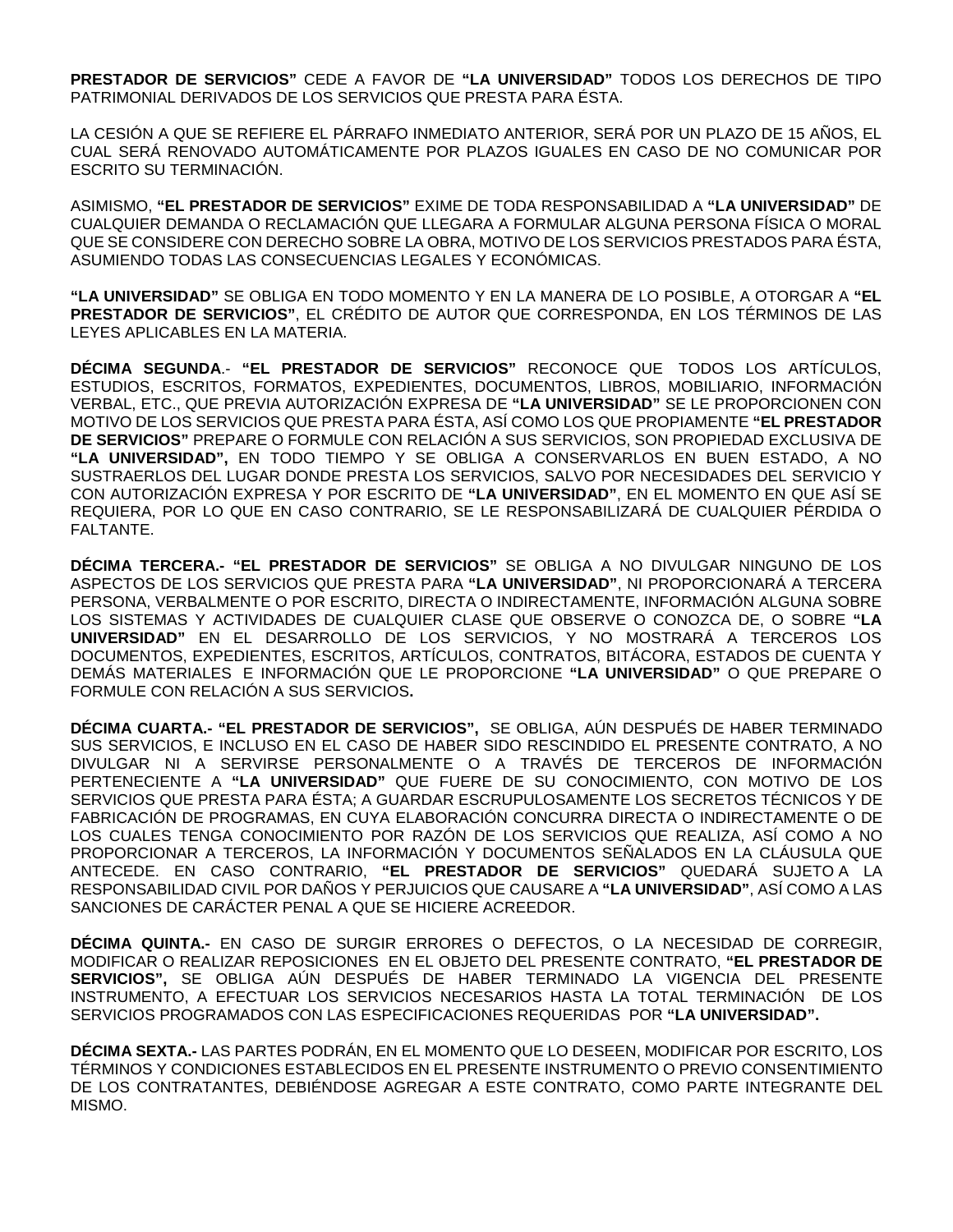**DÉCIMA SÉPTIMA.-** LAS PARTES QUE INTERVIENEN EN LA CELEBRACIÓN DEL PRESENTE CONTRATO, MANIFIESTAN QUE EN EL MISMO NO EXISTE DOLO, LESIÓN, MALA FE, ERROR, NI VICIO ALGUNO EN EL CONSENTIMIENTO QUE PUEDA INVALIDARLO; POR LO TANTO, RENUNCIAN A CUALQUIER ACCIÓN QUE SEA DERIVADA DE LO ANTERIOR.

**DÉCIMA OCTAVA.-** LOS CONTRATANTES CONVIENEN EN SOMETERSE PARA TODO LO NO ESTIPULADO EN ESTE CONTRATO, A LO DISPUESTO EN EL CÓDIGO CIVIL VIGENTE EN EL ESTADO DE TABASCO.

**DÉCIMA NOVENA.-** CON EXCEPCIÓN DE LAS OBLIGACIONES DERIVADAS DE ESTE ACUERDO DE VOLUNTADES, **"LA UNIVERSIDAD"** NO ADQUIERE NI RECONOCE OBLIGACIÓN ALGUNA DE CARÁCTER LABORAL A FAVOR DE "**EL PRESTADOR DE SERVICIOS",** EN VIRTUD DE NO SER APLICABLES A LA RELACIÓN CONTRACTUAL DE CARÁCTER CIVIL QUE CONSTA EN ESTE INSTRUMENTO, LOS ARTÍCULOS 1, 8, 10 Y 20 DE LA LEY FEDERAL DEL TRABAJO VIGENTE. EN ESE TENOR, PARA LOS EFECTOS DE LA LEY ANTES CITADA Y DE LA LEY DEL INSTITUTO MEXICANO DEL SEGURO SOCIAL **"EL PRESTADOR DE SERVICIOS"** NO ES NI SERÁ CONSIDERADO COMO TRABAJADOR DE **"LA UNIVERSIDAD"**.  $\overline{RFC}$ 

**VIGÉSIMA.-** EL PRESENTE CONTRATO CONSTITUYE EL ACUERDO ÍNTEGRO ENTRE LAS PARTES E<sup>persona física</sub></sup> RELACIÓN CON SU OBJETO Y DEJA SIN EFECTO CUALQUIER OTRA NEGOCIACIÓN, OBLIGACIÓN **anturo 124**<br>CON ILILO CIÓN ENTRE ÉCTAS VA SEA VERRAL O ESCRITA EFECTIVADA CON ANTERIORIDAD A LA EFOL<mark>de la Ley de</mark> COMUNICACIÓN ENTRE ÉSTAS, YA SEA VERBAL O ESCRITA, EFECTUADA CON ANTERIORIDAD A LA FECHITransparencia EN QUE SE FIRME EL MISMO. <sup>,</sup> Acceso a la

**VIGÉSIMA PRIMERA.-** PARA TODO LO RELATIVO A LA INTERPRETACIÓN Y CUMPLIMIENTO DEL PRESEN **Información** CONTRATO DE PRESTACIÓN DE SERVICIOS PROFESIONALES INDEPENDIENTES, LAS PARTES SEstado SOMETEN A LA JURISDICCIÓN DE LOS H. TRIBUNALES COMPETENTES DE LA CIUDAD DE VILLAHERMOSTRA CAPITAL DEL ESTADO DE TABASCO, RENUNCIANDO **"EL PRESTADOR DE SERVICIOS"** A CUALQUIER OTRO FUERO QUE POR RAZÓN DE SU DOMICILIO, PRESENTE O FUTURO, PUDIERA CORRESPONDERLE.

LEÍDO LO QUE FUE EL PRESENTE ACUERDO DE VOLUNTADES Y ENTERADAS LAS PARTES DE SU CONTENIDO, ALCANCES Y FUERZA LEGAL, LO FIRMAN DE CONFORMIDAD Y POR DUPLICADO, EN PRESENCIA DE LOS TESTIGOS EL **DR. WILFRIDO MIGUEL CONTRERAS SÁNCHEZ** Y LA **M.A. JAKAIRA SHERLINE JIMÉNEZ CORONADO**, EN LA CIUDAD DE VILLAHERMOSA, CAPITAL DEL ESTADO DE TABASCO, **A LOS 06 DÍAS DEL MES DE ENERO DE 2022.**

**POR LA UNIVERSIDAD EL PRESTADOR DE SERVICIOS**

de

124

de de

**MTRO. JORGE MEMBREÑO JUÁREZ SECRETARIO DE SERVICIOS ADMINISTRATIVOS**

**C. ABRAHAM ISAAC ZURITA OROPEZA R.F.C. XXXXXXXXXXXXX**

**TESTIGOS**

**DR. WILFRIDO MIGUEL CONTRERAS SÁNCHEZ SECRETARIO DE INVESTIGACIÓN, POSGRADO Y VINCULACIÓN**

**M.A. JAKAIRA SHERLINE JIMÉNEZ CORONADO COORDINADORA ADMINISTRATIVA**